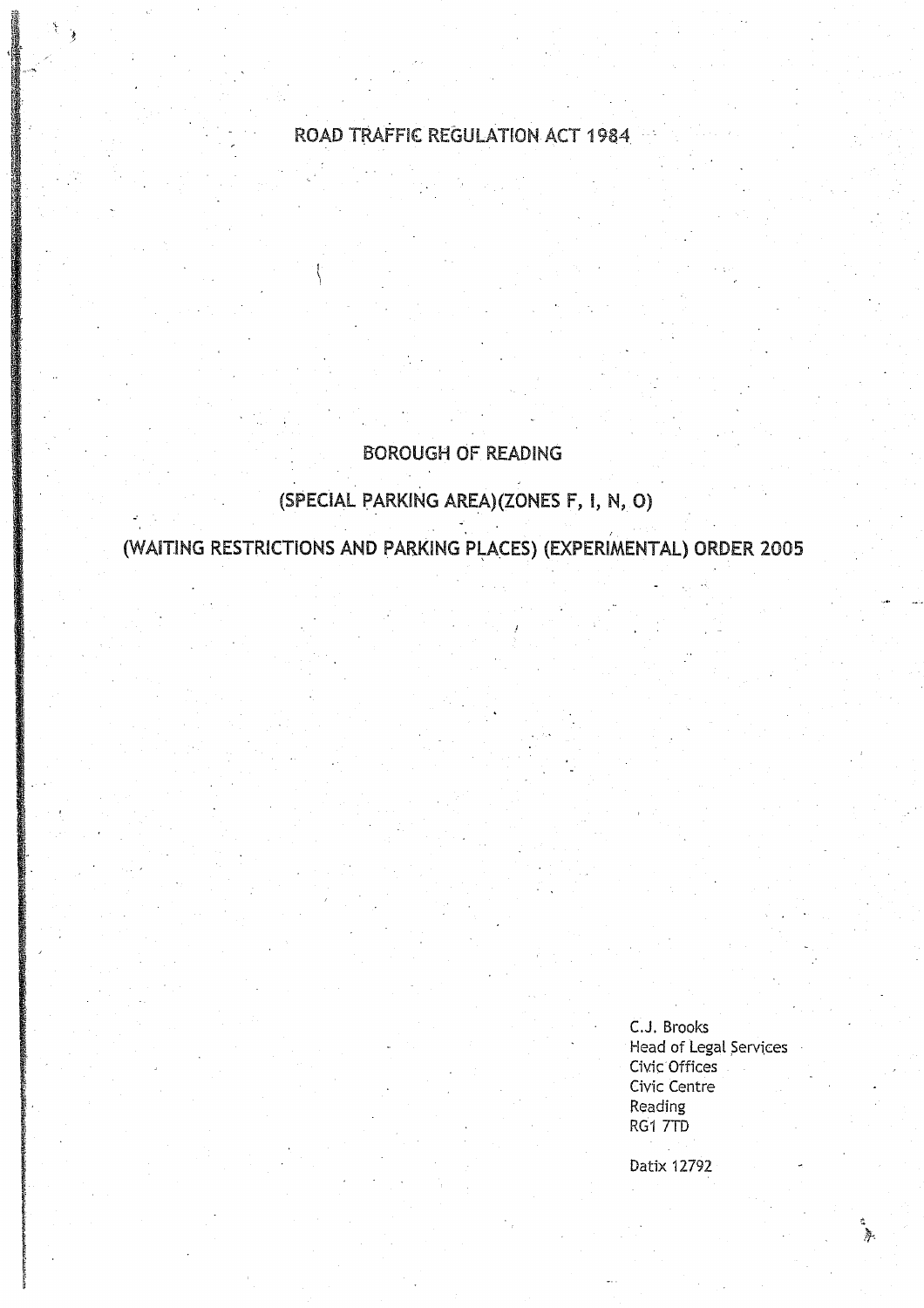# THE BOROUGH OF READING

# (Si?i=CIAL **<sup>P</sup>** A'R1f1NG **AR**E**A**)(Z**O**NES Fj**f**; 0 ~~.

# (WAITING RESTRICTIONS: AND PARKING PLACES) (EXPERIMENTAL) ORDER 2005

:,•

:r.,`i,~':~'.,~~

The Reading Borough Council (hereinafter referred to as "the Council") in exercise of the powers conferred by Sections 9 and 10(1) of and Part IV of Schedule 9 to the Road Traffic Regulation Act 1984 ("the Act of 1994"), as amended and of all other powers thereunto enabling and after consultation with the Chief Officer of Police in accordance with Part III of Schedule 9 to the Act of 1984 and the Road Traffic Act 1991, hereby make the following Order:-

### PART I

#### **CITATION AND INTERPRETATION**

- 1. This Order may be cited as The Borough of Reading (Special Parking Area) (Zones F, I,N,O) (Waiting Restrictions and Parking Places) (Experimental) Order 2005 and shall come into operation on the 25<sup>th</sup> January 2005 and remain in force until  $7<sup>th</sup>$  September 2005.
- 2. Section 10(2) of the Act shall apply to this order and the specified officer for the purposes of Section 10(2) of the Act shall be the Head of Planning and Transport.
- 3. In this Order,-except where the context otherwise requires, the following,expressions have the meanings hereby respectively assigned to them:-

"ambulance" has the same meaning as in the Vehicle Excise and Registration Act 1994;

"authorised agent" means the parking services contractor appointed by 'and acting on behalf of the Council for the purposes of the supervision and enforcement of this Order;

"authorised cab rank" means an area of carriageway which is comprised within and indicated by road markings complying with diagram 1028 .2 in Schedule 6 to the 2002 Regulations;

"authorised officer" means the Head of Planning and Transport for the Council or any other officer to be designated by the Council:

"authorised parking place" means any parking place on a road, authorised or designated by this Order;

"bus" has the same meaning as in Regulation 22 of the 2002 Regulations;

"business permit" means a permit issued to a business occupying premises, the postal address of which is in a road or part of a road specified in Schedule 499 and issued under the provisions of Article 23;<sup>\*</sup>.

"business permit holder" means a person to whom a business permit was issued under the provisions Article 23;

"carriageway" means a way constituting or comprised in a highway being a way (other than a cycle track) over which the public have a right of way for the passage of vehicles;

"disabled person's badge", "disabled person's vehicle" and "parking disc" have the same meanings as in the Local Authorities Traffic Orders (Exemption for Disabled. Persons) (England) Regulations 2000 ;

"doctor" means a `fully registered person' as defined in section 55 of-the Medical Act 1983;

"driver", in relation to a vehicle waiting in a 'parking plate or on a road or length of road, means the person driving the vehicle at the time it was left in that parking place or road or length of road;

"goods" means goods or burden of any description and includes postal packets of any description;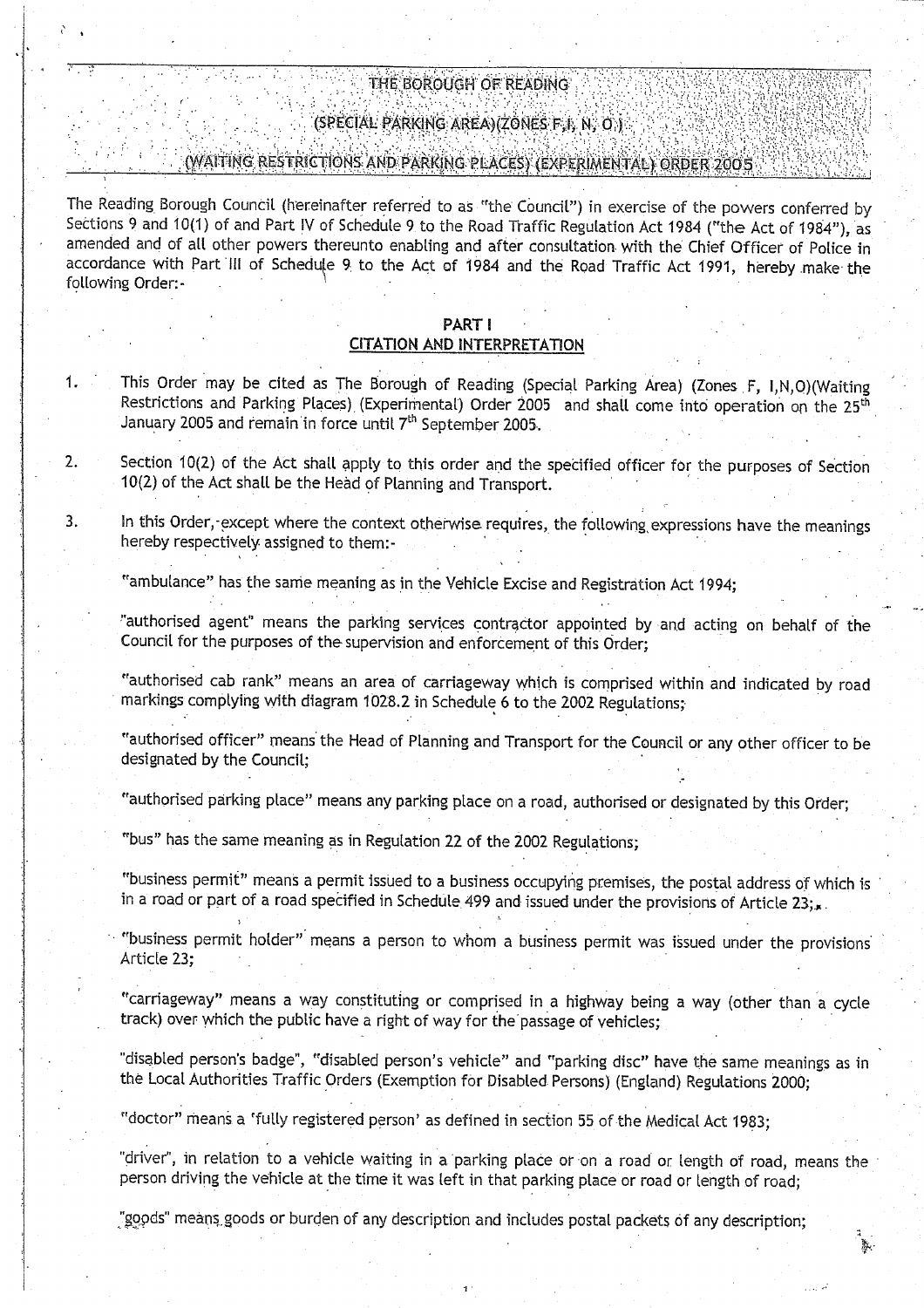"delivering" and "collecting" in- relation to any goods includes checking the goods *for* the purpose of their delivery or collection;

"goods vehicle" means a motor vehicle which is constructed or adapted for use for the carriage of goods or burden of any description and which does not exceed 5 .30 metres in length or 2 .25 metres in height;

"hackney carriage" means a vehicle licensed under Section 37 of the Town Police Causes Act 1847, Section 6 of the Metropolitan Carriages Act 1869, or any similar enactment;

"immobilisation device" **has the same meaning** as in Section 104(9) of the Road Traffic Regulation Act 1984;

**"loading" means the loading** or unloading of goods to or from a vehicle;

"motorcycle" and "invalid **carriage** " have the same meanings as in Section 136 of the Road Traffic Act of 1984;

"owner", in relation to a vehicle means a resident who is named in the vehicle registration document as the registered keeper, of a goods or passenger vehicle or who has the use of such a vehicle in the course, of his employment and who is entitled to use such a vehicle as though he were the registered keeper thereof;

parking attendant" **means** a person authorised by or on behalf of the Council to supervise any parking **area;**

"parking place" **means a road** or length of road which is provided for the leaving of vehicles;

**passenger** vehicle" means a motor vehicle (other than a motor cycle. or invalid carriage) not exceeding 5.30 metres **in length and** 2.25 metres in height and constructed or adapted for the carriage of **passengers** and their effects;

"penalty charge" and "reduced penalty charge" **means a charge** set by the Council under the provisions of section 66 of the Road Traffic Act 1991 and with the approval of the Secretary of State for Transport which is to be paid to the Council within 28 days beginning with the date of the notice, or 14 days in the case of a reduced penalty charge, following the issue of a penalty charge notice;

"penalty charge notice' means a. notice issued or served by a parking attendant pursuant to the provisions of section 66 of the Road Traffic Act 1991 ;

permit" **means** a permit issued under the provisions of Articles 23, 26,27 and 28 ;

"permit holder" means a person to whom a permit has been issued under the provisions of Article 23 or 24;

"permitted hours" means the hours shown at the commencement of a Schedule;

"relevant position" in respect' of:

- (a) a disabled person's badge or a parking permit, means
	- (i) in the case of a vehicle fitted with a front windscreen, that the badge or permit is exhibited thereon with the front facing forward on the nearside of and immediately behind the windscreen; or
	- (ii) the case of a vehicle not fitted with a front windscreen, that the badge or permit is exhibited on the front or nearside of the vehicle;
- (b) a disabled person's parking disc, means that the side showing the time is facing forward or outward and immediately behind the windscreen or side window nearest to the kerb;

 $-2 \frac{1}{2}$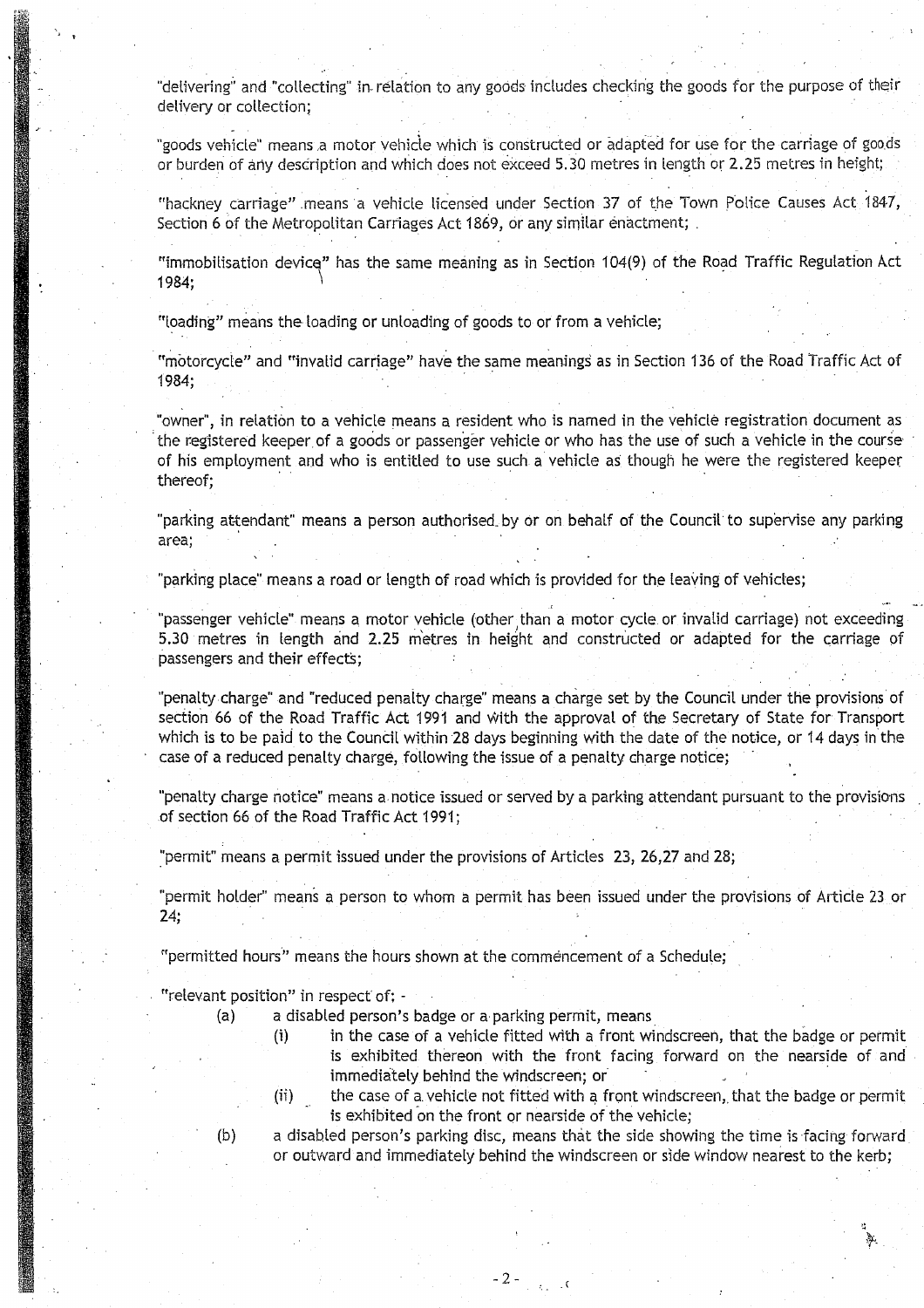"resident" means a person whose usual place of abode is at premises the postal address of which-is in a road or part of a road specified in Schedule 499;

!'specified position" a vehicle left in a parking place during the permitted-hours in accordance with the foregoing provisions of this Order shall cause it so to stand:-

- (a) in the case of the parking place in relation to which special provisions as. to the manner of standing of a vehicle in that place are specified in an item specified in a Schedule as to be in accordance with those provisions;
- $(b)$  in the case of any other parking place -
	- (i) if the parking place is not in a one-way street, that the left or near-side of the vehicle is adjacent to the left-hand edge of the carriageway;
	- (ii) that the distance between the edge of the carriageway and the nearest wheel of the vehicle is not more than 300 millimetres;
- (c) so that every part of a vehicle is within the limits of a parking place;<br>(d) that no part of the vehicle obstructs any vehicular means of ingress for
	- that no part of the vehicle obstructs any vehicular means of ingress to or egress from any premises adjacent to the side of the road on which the vehicle is waiting .

specified hours" means the hours shown at the commencement of a Schedule containing parking or unloading places;

"telecommunication system" has the same meaning as in the Telecommunications Act 1984;

"The 2002 Regulations" means the Traffic Signs Regulations and General Directions 2002 ;

"traffic sign" means a sign of any size, colour'and type prescribed or authorised under, or having the effect as though prescribed or authorised under Section 64 of the Act of 1984.

4. The prohibitions imposed by this Order shall be in addition to and not in derogation of any restriction, prohibition or requirement imposed by any Regulations or Orders made or having effect as if made under the Act of 1984, or by or under any other enactment.

5. Save where the contrary is indicated, any reference in this Order to:-

- (a) •a numbered Article or Schedule is a reference to the Article or Schedule bearing that number in this Order;
- (b) this Order or another Order shall be construed as such a reference to this Order or, as the case may be, such other Order, as the same may have been or may from time to time be amended, varied or supplemented;
- (c) a Statute or Regulation shall be construed as reference to such Statute or Regulations as the same may have been, or may from time to time be amended or re-enacted .
- (d) The requirements of any Article making reference to a numbered Schedule to this Order shall only have effect when a Schedule similarly numbered is appended to this 'Order .

#### PART **It** WAITING AND LOADING OF VEHICLES

<sup>6</sup> . . Save as provided in Articles 7 and 8 no person shall, except upon the direction or with the permission of a Police Constable in uniform, Traffic Warden or a Parking Attendant, cause or permit any vehicle during each separately dated day, to:

(a) wait at any time on Mondays to Sundays inclusive in the lengths of roads specified in Schedule 4;<br>(b) wait between the hours of 8.00am and 6.30pm on Mondays to Saturdays inclusive in the Lengths wait between the hours of 8.00am and 6.30pm on Mondays to Saturdays inclusive in the lengths of roads specified in Schedule 23 .

Þ.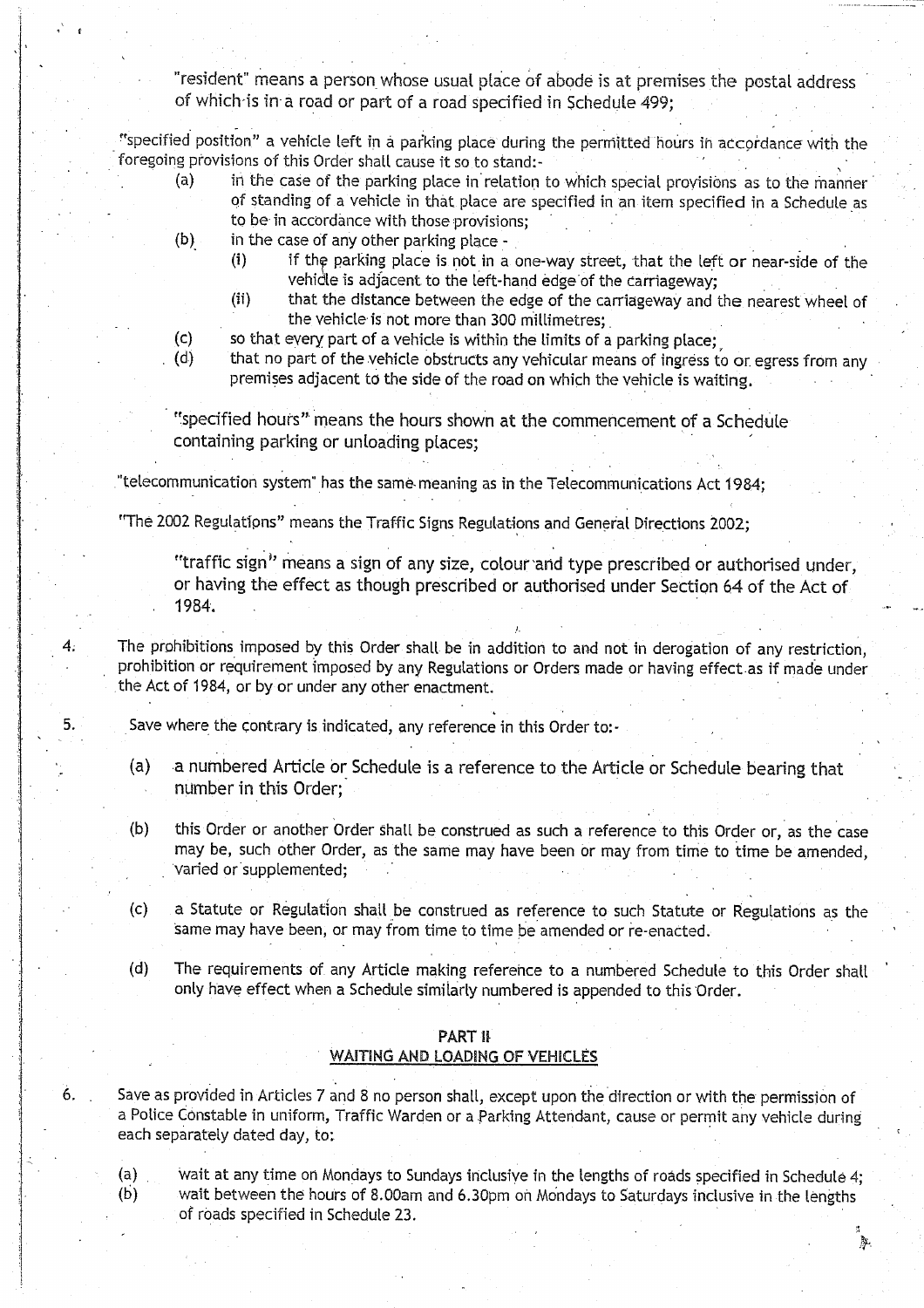7. Nothing in Article 6 shall apply to any vehicle waiting in the lengths of roads referred to therein for so long as it may be necessary to enable :-

- (a) a person to board or alight from-the vehicle;
- (b) the vehicle, if it cannot conveniently be used for such purpose in any other road, to be used in connection with any of the following operations, namely:
	- (i) building, industrial or demolition operations;
	- $(ii)$  the removal of any obstruction to traffic;
	- (iii) the maintenance, improvement or reconstruction of the said lengths of roads;
	- (iv). the laying, erection, alteration or repair in or in land adjacent to the said lengths of roads of any sewer or of any main, pipe or apparatus for the supply, of gas, water or electricity or of any. telecommunications system ;
	- (v) the service of a Local Authority or a Water Authority in pursuance of statutory powers or duties;
- (c) the vehicle to be used for the purpose of delivering or collecting postal packages as defined in Section 87 of the Post Office Act 1953;
- **(d)** the vehicle to take in petrol, oil, water or air from any garage situated on or adjacent to the said lengths of roads;
- (e) the vehicle to wait at or near to any premises situated on or adjacent to the said lengths of roads for so long as such waiting by that vehicle is reasonably necessary in connection with any wedding or funeral;
- (f) the vehicle being used for fire brigade, ambulance or police purposes .
- 8. (1) Nothing in Article 6 shall apply:
	- (a) to any vehicle Waiting for so long as may be necessary for the purpose of enabling goods to be loaded on or unloaded from the vehicle;
- the vehicle to wait at or near to any premises situated on or adjacent to the said lengths of roads<br>for so long as such waiting by that vehicle is reasonably necessary in connection with any wedding<br>or funeral;<br>the vehicle for a period not exceeding 3 hours (not being a period separated by an interval of less than 1 hour from a previous period of waiting by the same vehicle in the same length of road on the same day), provided that the Disabled Person's Vehicle also displays in the relevant position, a Parking Disc (on which the driver or other person in charge of the vehicle has marked the time at which the period of waiting began) excepting those lengths of roads specified in the Schedules referred to in paragraph (c) of this Article; Saine day), picology that the bisabled Person's yentice also displays in<br>a Parking Disc (on which the driver or other person in charge of the<br>time at which the period of waiting began) excepting those lengths of<br>Schedules
	- (c) to a Disabled Person's Vehicle., displaying a Disabled Person's Badge in the relevant position, waiting on the lengths of roads specified in Schedules 44,45, 49, 50, 58, 59, 60 and 61 during the specified limited waiting hours;
	- provided that such exemptions do not apply during the hours when loading restrictions are imposed by that Article.

7

- - (a) waiting upon an authorised parking place; or
	- (b) being a Hackney Carriage, waiting upon an authorised cab.rank; or

-4-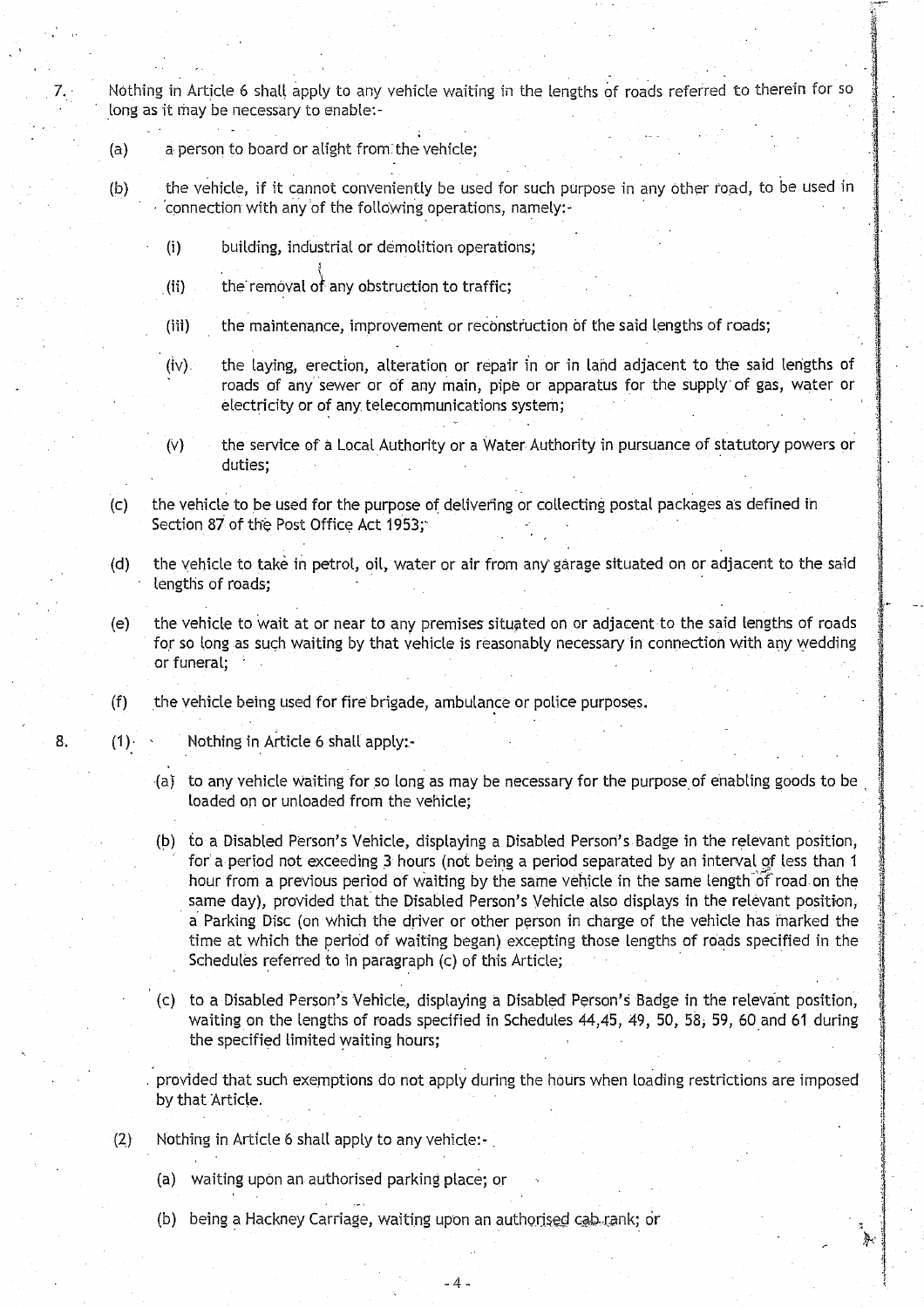- (c) waiting for so tong as may be necessary to enable the vehicle to be used in the provision of a local service within the meaning of the Transport Act 1985.
- 9. No person shalt, except upon the direction or with the permission of a Police Constable in uniform, Traffic Warden or a Parking Attendant, cause or permit any vehicle other than:-
	- (a) a goods vehicle to wait for the purpose of loading in a loading bay specified in Schedule 7 between 7.00 a.m. and 6.00 p.m. on Mondays to Saturdays inclusive;
	- (b) a disabled person's vehicle, displaying a Disabled Person's Badge in the relevant position, to wait in a disabled parking place specified in Schedule 8 at any time, for a period not exceeding  $4$ hours (not being a period separated by an interval of less than 2 hour from a previous period of waiting by the same vehicle in the same length of road on the same day), provided that the Disabled Person's Vehicle also displays in the relevant position, a Parking Disc. (on which the driver or other person in charge of the vehicle has marked the time at which the period of waiting began);
	- (c) a Hackney Carriage to stop or wait, at any time on Mondays to Sundays inclusive, in the lengths of roads specified in Schedule 10;
	- (d) a Hackney Carriage to stop or'wait, between 11 .00 p.m. and 6.30 a.m . on Mondays to Sundays inclusive, in the lengths of roads specified in Schedule 11;
	- (e) a goods vehicle to wait at any time for the purpose, of Loading in a loading bay specified in Schedule **19 .**
- 10 . No person shalt, except upon the direction or with the permission of a Police Constable in uniform, Traffic Warden or a Parking Attendant, cause or permit any vehicle:-
	- (a) to stop between 8.00 a.m. and 5.00 p.m. on Mondays to Fridays on a School-Keep-Clear marking specified in Schedule 22;
	- (b) to wait, at any time on Mondays to Sundays inclusive in the lengths of roads specified in Schedule '107 other. than vehicles displaying in the relevant position a valid Disabled Persons Badge ;
- 11 . Nothing in Article 10 shall apply to any vehicle waiting in the lengths of road referred to therein for so long as may be necessary to enable :
	- (a) the vehicle, if it cannot conveniently be used for such purpose in any other road, to be used in connection with the removal of any obstruction to traffic;
	- (b) the vehicle being used for fire brigade, ambulance or police purposes;
	- (c) . the maintenance, improvement or reconstruction of the said lengths of roads ;
	- (d) the laying, erection, alteration or repair in or in land adjacent to the said lengths of roads of any sewer or of any main, pipe or apparatus for the supply of gas, water or electricity or of any telecommunications system;
	- (e)  $\sim$  is required by law to stop;
	- $(f)$  is obliged to do so in order to avoid an accident-
- 12. Save as provided in Article 13, no person shall, except upon the direction or with the permission of a Police Constable in uniform, Traffic Warden or a Parking Attendant, cause or permit any vehicle to:-
	- (a) wait between 7.45 a.m. and 9.15 a.m. and between 4.30  $p$ .m. and 6.30  $p$ .m. on Mondays to Saturdays inclusive in the lengths of roads specified in Schedule 300;Ą.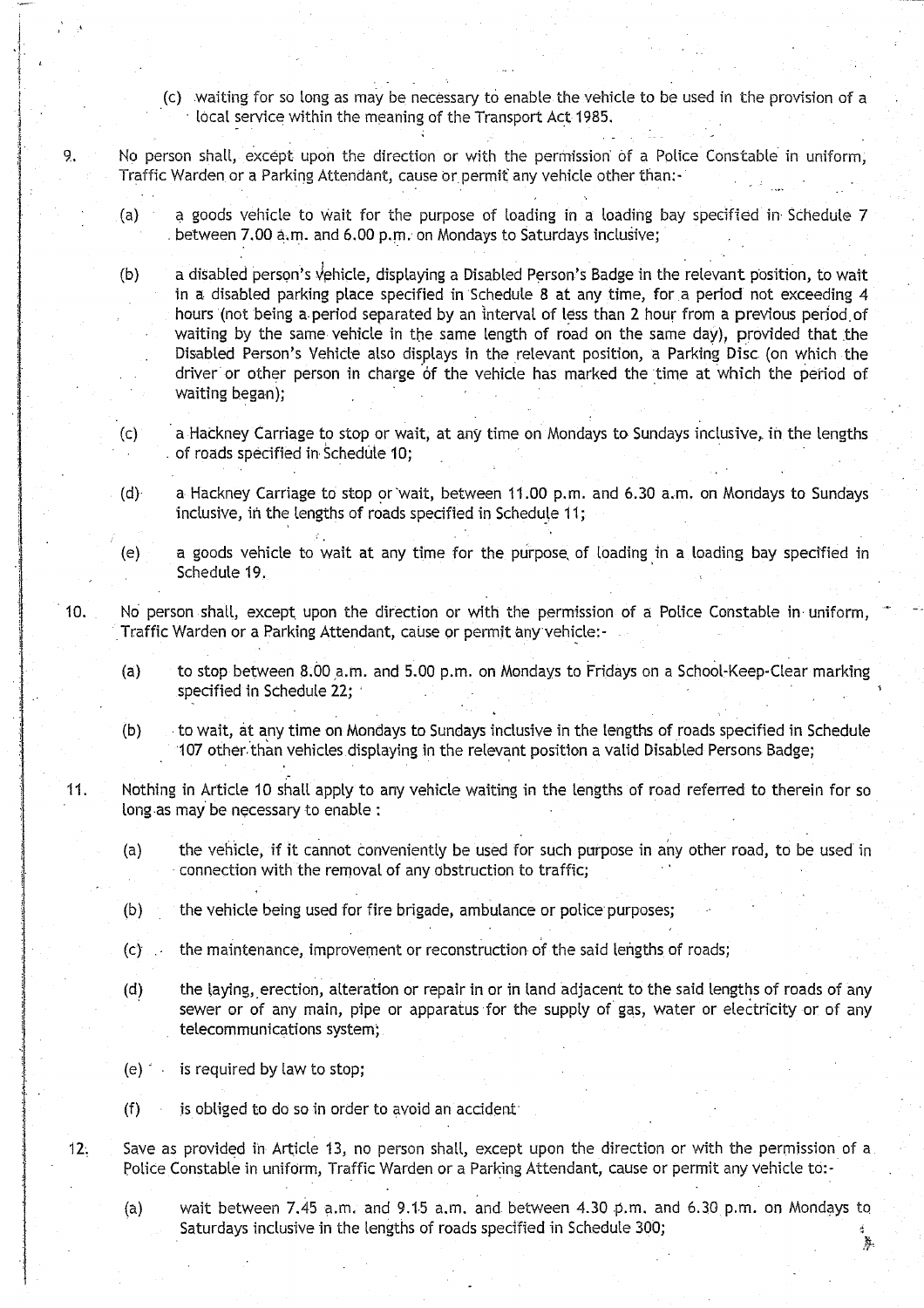(b) wait between 7.45 a.m. and 9.15 a.m. and between 4.30 p.m. and 6.30 p.m. on Mondays to Fridays-inclusive in the lengths of roads specified in Schedule 301;

\_\_•-\_"" - ~xas2r.rtesrmrz:,-.~aaes-e.~--"f.~c;~, ~rz= .

.~~-3u+• .x.-,a1-

..

.

ð.

- 13. (1) Nothing in Article 12.shall apply to any vehicle waiting in the lengths of roads referred to therein for so long as it may be necessary to enable:
	- a) the vehicle, if it cannot conveniently be used for such purpose in any other road, to be used in connection with the removal of any obstruction to traffic;
	- b) the vehicle to be used for the purpose of delivering or collecting postal packages as defined in Section 87 of the Post Office Act 1953;
	- c) the vehicle being used for fire brigade, ambulance or police purposes;
	- d) the maintenance, improvement or reconstruction of the said lengths of roads;
	- e) the laying, erection, alteration or repair in or in [and adjacent to the said lengths of roads of any sewer or of any main, pipe or apparatus for the supply of gas, water or electricity or of any telecommunications system;
	- f) the vehicle, if it cannot conveniently be used in any other road, to be used in connection with any building operation or demolition.
	- (2) Nothing in Article 12 shall apply to any vehicle waiting in any of roads or lengths of roads referred to therein when the person in control of the vehicle in any other road, to be used in connection with any building operation or demolition.<br>Nothing in Article 12 shall apply to any vehicle waiting in any of roads
		- (a) is required by law to stop;

i .

\_ ..\_.

.-\_\_ -~ -

- (b) is obliged to do so in order to avoid an accident; or
- (c) is prevented from proceeding by circumstances outside his control and it is not reasonably practicable for him. to drive or move the vehicle to a place not on any main carriageway of a road specified in Schedules 300, 301, 302, 303 and 304 .

#### PART III

#### AUTHORISATION AND USE OF PARKING PLACES

- 14.  $(1)$  The lengths of roads specified in Schedule 44 are authorised to be used:
	- . (a)' 'as parking places for the parking as specified in the said Schedule, of a vehicle displaying in the relevant position a valid Residents Parking Permit issued by the Council **AND**
	- (b) for vehicles to wait between 8 .00 a .m. and 8.00 p.m. on Mondays to Sundays inclusive for a period of 2 hours excepting if a period of less than 2 hours has elapsed since the previous period of waiting by the same vehicle in the same length of road.
	- (2) The lengths of roads specified in Schedule 60 are authorised to be used :
		- (a) as parking places for the parking as specified in the said Schedule, of a vehicle displaying in the relevant position a valid Residents Parking Permit issued by the Council AND
		- (b) for vehicles to wait for a period of 2 hours excepting if a period of less than  $2$ hours has elapsed since the previous period of waiting by the same vehicle in the. same length of road.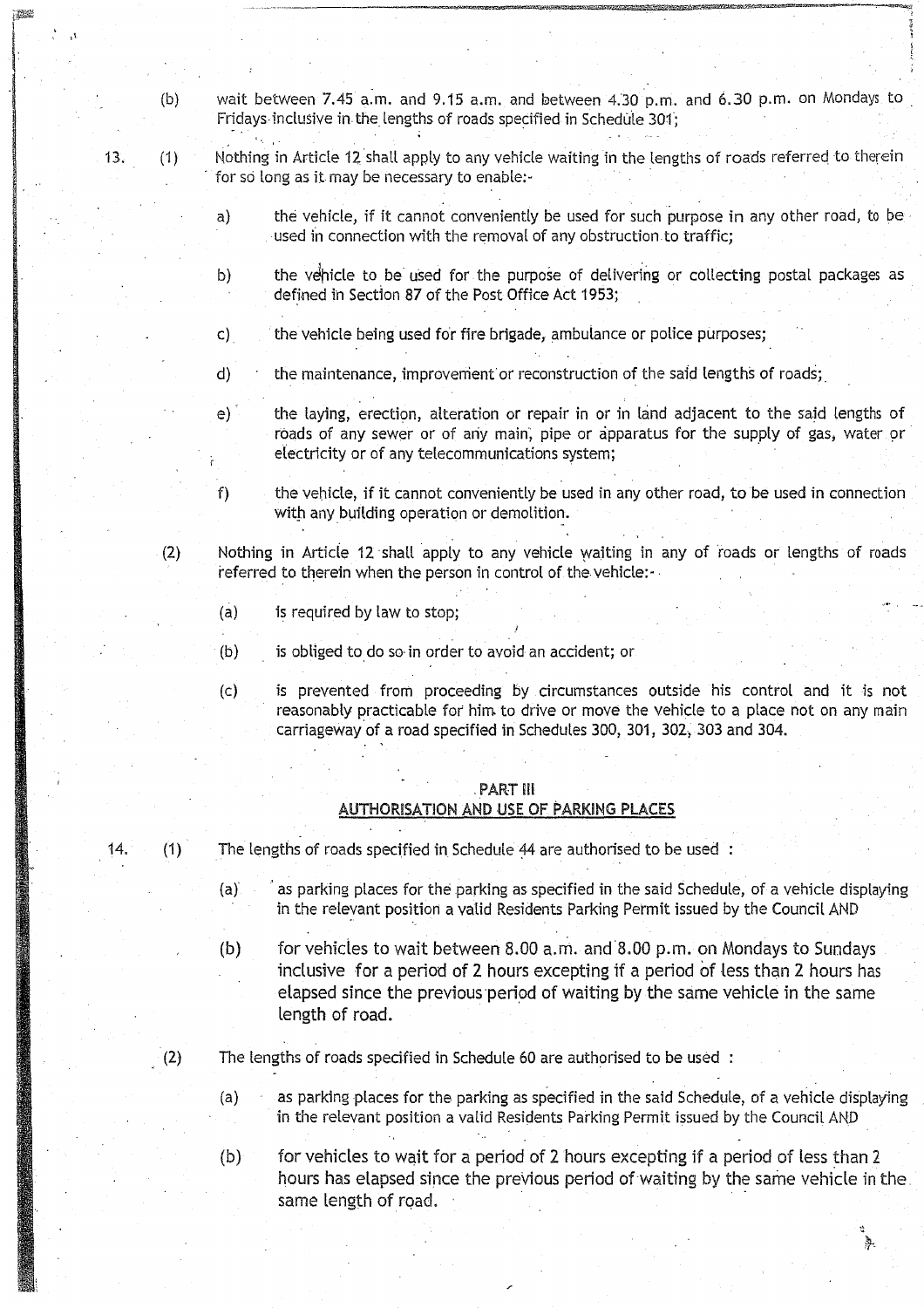- i(3} The lengths of roads specified in Schedules 61, 99, 100, 101, 104, 105 and 106, are authorised to be used as parking places for the parking during the permitted hours and in such positions as are specified in the said Schedules, of a vehicle displaying in the relevant position a valid Residents Parking Permit issued by the Council.
- (4) The lengths of roads specified in Schedules 105 and 108 are authorised to be used as parking places for the parking during the permitted hours and in such positions as are specified in the said Schedules, of a vehicle displaying in the relevant position a valid Business Parking Permit issued by the Council.
- (5) The lengths of roads specified in Schedule 102 are authorised to be used as parking places for the parking during the permitted hours and in such positions as are specified in the said Schedules,, of a vehicle displaying in the relevant position a valid Doctors Parking Permit issued by the Council.

(6) The lengths of roads 'specified in Schedules 109 and 111 are authorised to be used as parking places for the parking during the permitted hours and in such positions as are specified in the said Schedules, of a vehicle displaying in the relevant position a valid Parking Permit issued by the Council.

- (7) Nothing in paragraphs (1), (2), (3), (4), (5) and (6) of this Article shall restrict the power of the Council to close a parking place.
- 15. Where in the Schedules a parking place is described as available for vehicles of a specific class or in a specified position, the driver of a vehicle shall not permit it to wait in the parking place unless it :-
	- (a) is of the specified class; or.as the case may be -
	- (b) is in the specified position;
	- (c) displays a valid parking permit issued by the Council.
- 16. A driver of a vehicle shall not use a parking place:-
	- (a) so as to unreasonably prevent access to any' premises adjoining the road, or the use of the road by any other person, or so as to be a nuisance;
	- (b) when a Police Constable in uniform, Traffic Warden or a parking attendant or a person authorised by the Council has closed the parking place.
- 17. The driver of a motor vehicle using a parking place shall stop the engine as soon as the vehicle is in position in the parking place and shall not start the engine except when about'to change the position of the vehicle in, or to depart from, that parking place .
- 18. No person shalt use a vehicle whilst it is in a parking place in connection with the sate of any article to persons in .or near the parking place, or in connection with the setting or offering for hire of his skill or services.
- 19 . When a vehicle is left in a parking place in contravention of the provisions of Articles 15(b), a Police Constable in uniform, Traffic Warden or a parking attendant or a person authorised by the Council to" do so may alter or cause to be altered the position of the vehicle so that its position shall comply with that provision.
- 20. Any person altering the position of a vehicle by virtue of Article 19 may do so in such manner as he thinks necessary.
- 21. A Police Constable in uniform, Traffic Warden or a parking attendant or a person authorised by the Council to do so may, in case of emergency, or in contravention of Article 16, remove or cause to be removed to any place he thinks fit any vehicle left in a parking place .

 $\frac{1}{2}$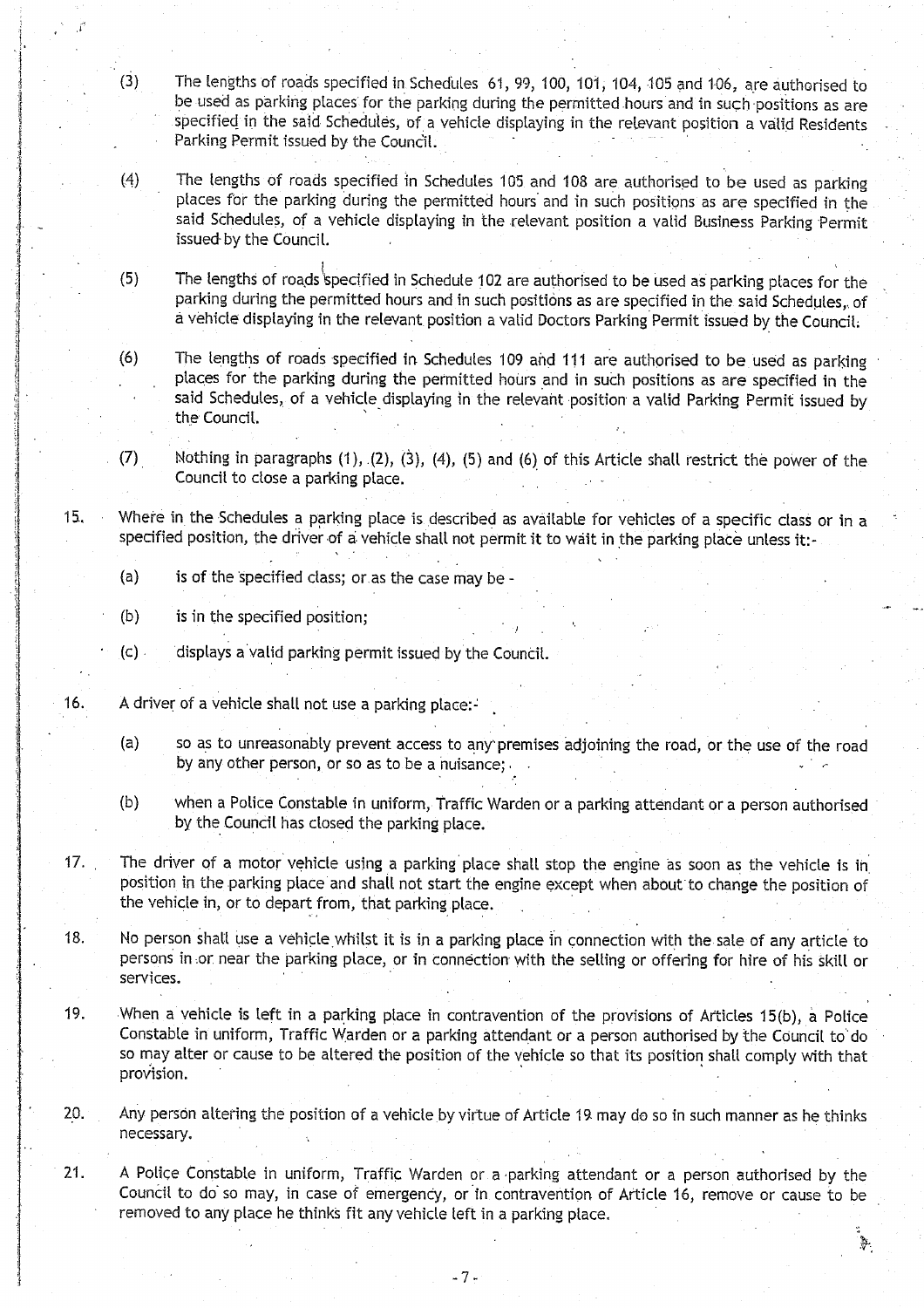22. Any person removing or causing to be removed a vehicle from a parking place in accordance with Article 21 shall provide for the safe custody of the vehicle.

#### PART IV **PERMITS**

23. (1) Any resident or doctor, who is the owner of a vehicle of the following **class,** that is to say a **passenger** vehicle, 4 goods vehicle, **a invalid. carriage** or a motorcycle may apply to the Council or **an authorised** agent for a permit for the parking of that vehicle **in'a parking** place specified in paragraph (5). of this Article and any such **application shalt be** made on a form issued by and obtainable from the Council or authorised agent and shall include the particulars and information required by such form to be supplied.

(2) The Council or authorised **agent may** at any time require an applicant for a permit or a permit holder to produce to an officer of the Council or authorised agent such evidence in respect of an application for a permit as they may reasonably require to verify the particulars or information given to them or to verify that the permit is valid.

(3) The Council or authorised agent upon being satisfied that the applicant is:-

**(a) a resident** who is the owner of a vehicle of the **class** specified in paragraph (1) of this Article, shall issue to the applicant a Residents Parking Permit for the leaving during the permitted hours in a parking place of the vehicle to which such permit relates, by the owner or by any person using such vehicle with the consent of the owner (other than a person to whom such vehicle has been let for hire and reward);

- (b) a Doctor, who is the owner of a vehicle of the class specified in **paragraph** (1) of this Article, shall issue to the applicant 1 Doctors Parking Permit for the leaving at any time in the Doctors Parking Place specified thereon such vehicles as they are satisfied are used by fully registered persons who are liable to be called of necessity to emergencies away. from the surgery **or consulting** room shown on the application to the extent that the need for **special** parking arrangements is justified and to whom no suitable alternative parking facility is available within a reasonable distance.
- (4) A resident shall not be entitled to be in possession of more than one permit at any one occasion.
- **(** <sup>5</sup>**) ' (a) a Residents** Parking Permit shall only be a valid for use in a .parking place specified in Schedules 44, 45, 55, 60, 61, 99, 100, 101, 104, 105, 106, 109 and 111;
	- (b) a Doctors Parking Permit shall only be valid for use in a parking place specified in Schedule 102.
- 24. Notwithstanding the provisions contained in Article 23 the Council may also grant permits to such other, **persons as** they may think fit.

25 . (1) A permit holder (whether of **a Residents** or Doctors Parking Permit), may surrender such permit to the Council or authorised agent at any time and shall surrender such permit to the Council or authorised agent on the occurrence of any one. of the events set out in paragraph (3) of this Article .

(2) The Council or authorised agent may, by notice in writing served on the permit holder at the address' shown by that person on the application for the permit or at any other address believed to be that person's residence, withdraw a permit if it appears to the Council or authorised agent that any one of the events set out in paragraph (3) of this. Article has occurred and the permit holder shalt surrender the permit to the Council or authorised agent within 48 hours of the receipt of the aforementioned notice. . ૽ૼ

 $\circ$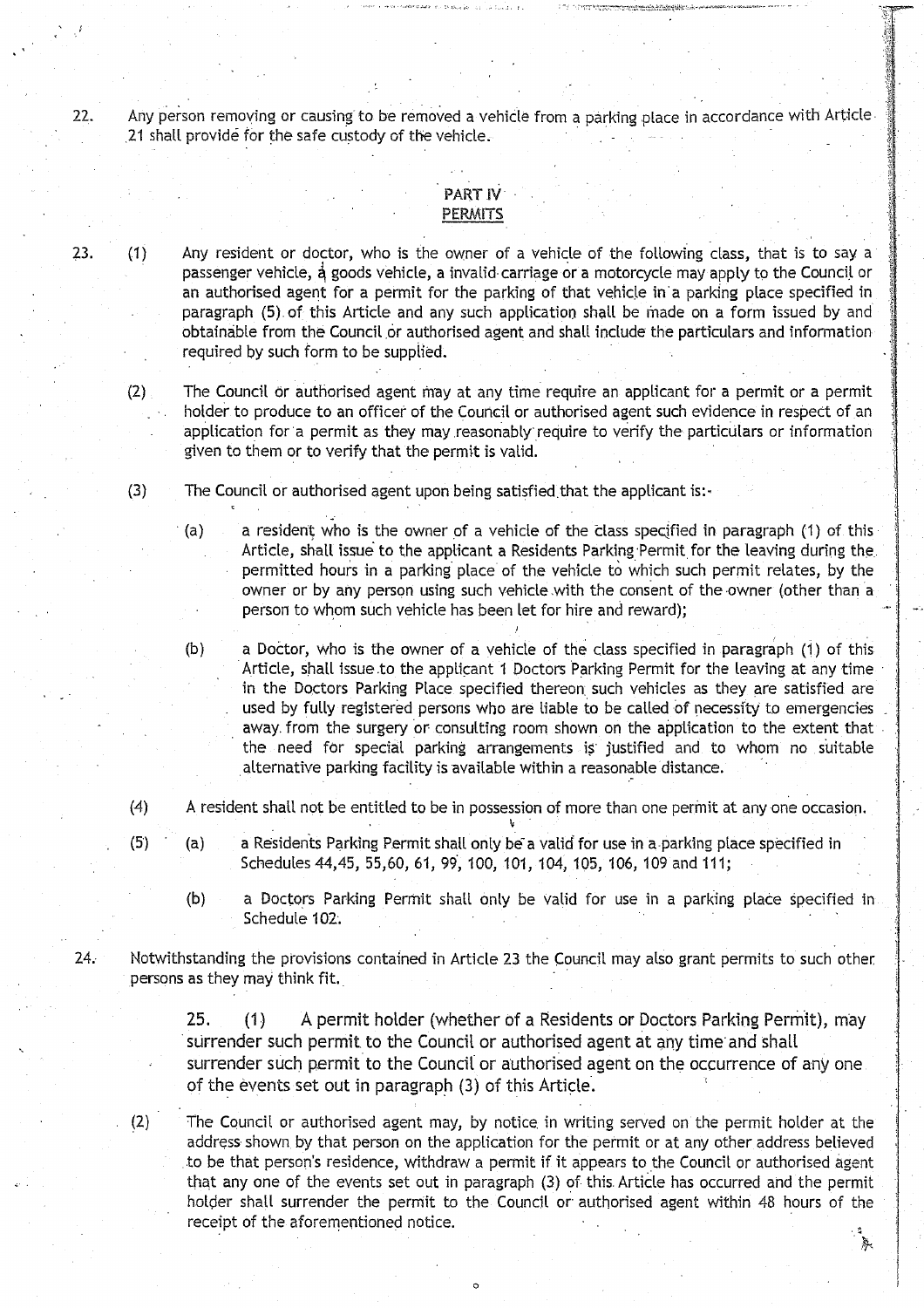- **(3) The events referred to in the foregoing provisions of this Article are :**
	- (a) the permit holder ceasing to be a resident;<br>
	(b) the permit holder ceasing to be the owner
	- **(b) the permit holder ceasing to be the owner of the vehicle in respect** of which **the permit was issued;**
	- **(c) the vehicle in respect of. which such permit was** <sup>i</sup>**ssued being adapted or used in such a manner that it is not a vehicle of the class specified in Article 23(1) ;**
- j biologija iz kontras postavlja iz kontras postavlja iz kontras postavlja iz  $\mathcal{N}$ **(d) the issue of a duplicate permit by the Council under the provisions of Article. 28,**
	- **(e) the expi**ry **of the period for which the permit was issued ;**
	- **(f) where a permit is issued to any person upon receipt of a cheque and the cheque is subsequently dishonoured** , **the permit shall cease to be of any effect;**
	- **(g) in the case of a fully registered person holding a Doctor's Parking Permit :**
		- (i) the vehicle or any vehicle in respect of which the permit was issued ceasing to **be used by a fully registered person who is** liable **to be called of necessity to** emergencies away from the surgery or consulting room shown on the application **for the permit to the extent**. **that the need for special parking arrangements is justified;**
		- **(ii) the revocation of the designation of the parking place in respect of which the permit was issued .**
	- **26. Without prejudice to the provisions of Article 25, a permit shall cease to be valid at the expiration of the period specified thereon :-**
		- **(a) which period**, **in the case of a Residents or Doctors Permit, shall not exceed a period of twentythree months from the end of the month during which it first became valid ;**

**or on the occurrence of any one of the events set out in paragraph** (**3) of Article 25,: whichever is the earlier.**

- **27. (1) A holder of a Doctors Parking Permit**, **may at any time apply to the Council or authorised agent for a permit issued to him to be amended so as to relate to any other vehicle, being a vehicle** Which **is used by a fully registered person who are** liable **to be called of necessity to emergencies away from** the surgery **or consulting room shown on the application to the extent that the .need for special parking arrangements can be justified .**
	- **(2) Upon receipt of an application pursuant to paragraph (1) of this Article and of the relevant permit**, **the Council or authorised agent may amend the permit accordingly** , **or to such extent as they think fit, or at their discretion issue a revised permit, and if a revised permit is so issued, the permit shall become invalid and shall be surrendered to the Council.**
- 28. (1) If a permit is accidentally mutilated or defaced or the figures or particulars thereon have become illegible or the colour of the permit has become altered by fading or otherwise, the permit holder **shall surrender it to the Council or authorised agent and apply to the Council or authorised agent for the issue to him of a duplicate permit, whereupon Council or authorised agent, shall issue a duplicate permit so marked and upon such issue the original** permit **shall become invalid** .

 $-9-$ 

 $\mathbb{A}$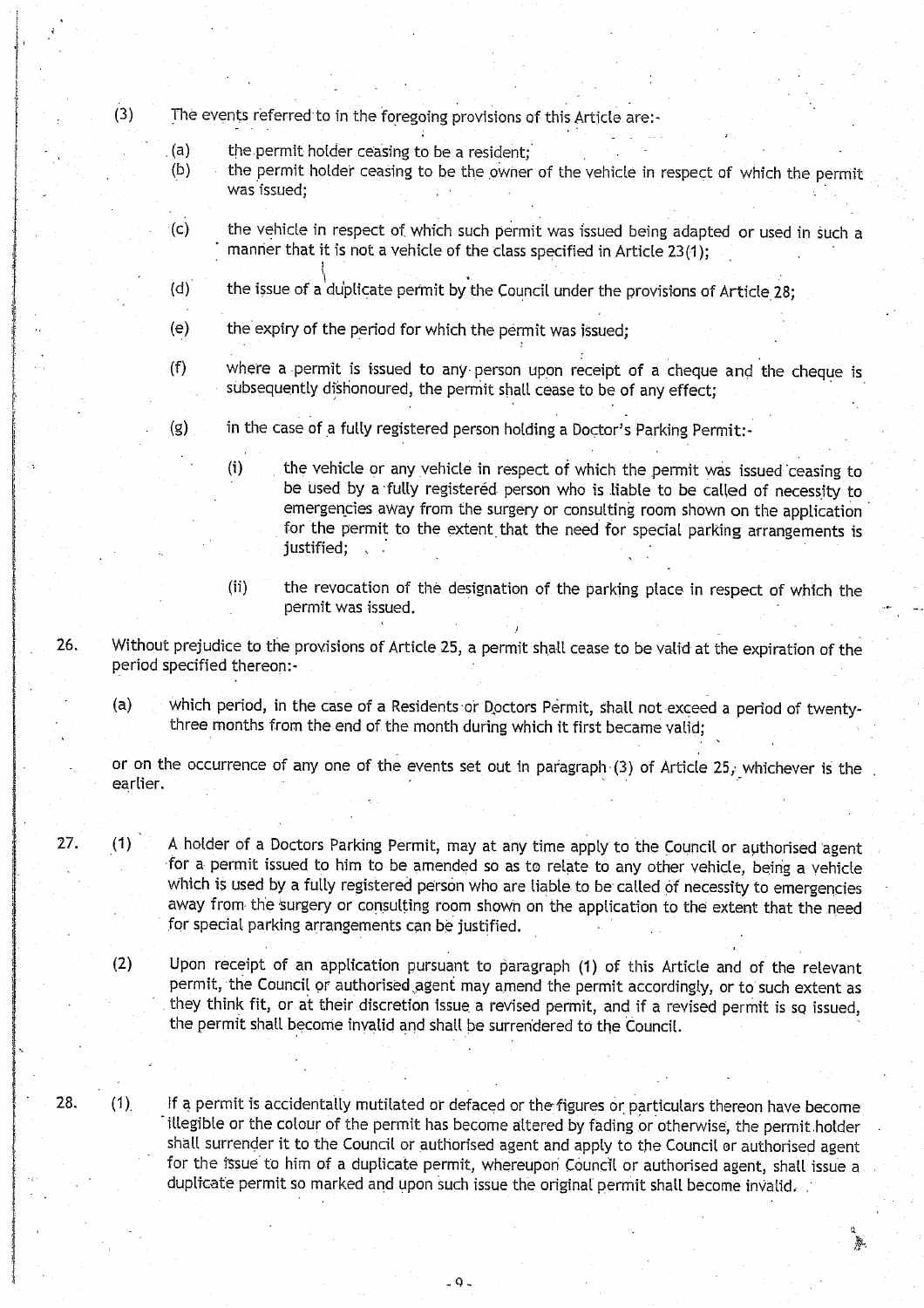$(2)$  If a permit is lost or destroyed, the permit holder may apply to the Council or authorised agent for the issue' to him of a duplicate. permit and the Council or authorised agent upon being satisfied as to such loss or destruction, shall issue a duplicate permit so marked and upon such. issue the permit shall become ihvalid.

~ : results and the contract of the contract of the contract of the contract of the contract of the contract o

. a \_ - y;tc~:.ti.~s~:m..,,,., .~u.~,.F

 $\lambda$ 

- (3) Alt the provisions of this Order shalt apply to a duplicate permit to the same extent as they applied to the original permit..
- 29. A permit shall be in writing and shall include the following particulars:

.`~-..:k3^~x'+•~wr^-~ '

a~a'~,C :~~'~'i'Sty.,^'~s.-5'<~dd~''..t,m' "

- (a) the registration mark of the vehicle in respect of which the permit has been issued;
- (b) the period during which, subject to the provisions of Article 25, the permit shall remain valid;
- (c) an authentication that the permit has been issued by the Council;
- (d) a code indicating the parking area for which the permit is valid.
- $30.$  At all times during which a vehicle is left in a parking place specified in Schedules 49 or 99 during the permitted hours, there shall be displayed in the relevant position a permit issued in respect of that vehicle valid for parking place.
- **31.** When a permit has been displayed in accordance with the provisions of Article 30, or where a penalty charge notice has been attached to the vehicle in accordance with Article 33(2), no person other than a Police Constable in uniform, Traffic Warden or a parking attendant shall remove such permit or notice from the vehicle unless authorised to do so. by the driver of that vehicle .
- 32. Notwithstanding the foregoing provisions of this Order, the Council may at its discretion issue a discretionary Notice allowing a specific vehicle to wait in a road or a parking place during the hours of operation of any restriction or prohibition to the contrary .

# PART V

CONTRAVENTION OF ORDER

 $33.$  (1) If a vehicle is left in a parking place during the permitted hours or in any road or length of road in contravention of any provision of this Order, a penalty charge shall be payable and/or the vehicle may be removed from that location.

(2) A separate penalty shall become chargeable in respect of each new calendar date .

- (3) In the case of a vehicle in respect of which a penalty charge is payable, a penalty charge notice showing the information required by section 66(3) of the Road Traffic Act 1991 may then be issued by a parking attendant in uniform in accordance with section 66(1) of the said Act .
- (4) If a vehicle is left after a penalty charge has been incurred, a parking attendant in uniform or a person acting under his direction may attach to the vehicle an immobilisation device and a notice in accordance with the requirements of section 69(1) and (2) of the Road Traffic Act 1991 and that vehicle shalt only be released from the device on payment of the penalty charge, or as the case may be a reduced penalty charge, along with such release fee as may be required by the Council.
- (5) Where a parking attendant has removed or caused to be,removed a vehicte'in accordance with paragraph (1) of this Article:

(a) he shall provide for the safe custody of the vehicle;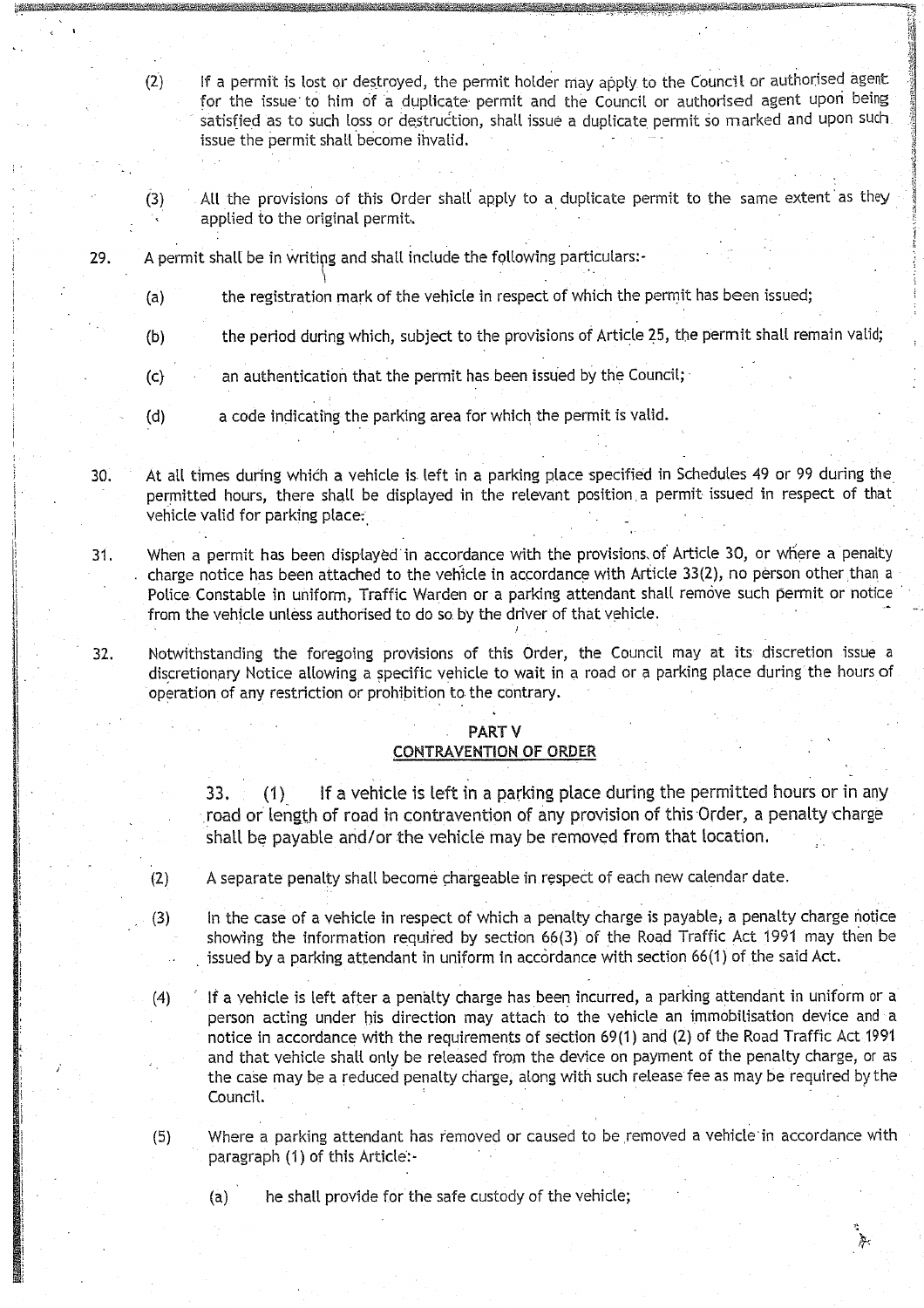- **(b) the Council** shall be **entitled to recover from the person responsible such charges, in . respect of the removal**, **storage and disposal of the vehicle as it might prescribe from time to** time,
- 

**(c) the provisions of the Road** Traffic. **Regulation Act 1984 as amended, shalt apply to the disposal of any such vehicle removed by or on behalf of the Council pursuant to this Article .**

**Nothing in paragraphs (4) and** (**5) of this Article shall apply in respect of a vehicle displaying in the relevant position a valid disabled person's badge issued by any local authority .**

#### **PART Vi SUSPENSIONS**

**34. The following items contained within the specified orders shall be suspended :**

1' .

**(a) Borough of Reading** (**Chatham Zone F**)(**Special Parking Area** ) **Waiting Restrictions and Parking** • .r **Places) Revision No** . **1 Order 2003**

**Schedule 99** (**186) Great Knollys Street** , **South Side**

(**188) Great Knollys Street**, **South Side.**

**(b) Borough of Reading** (**Eldon Road Zone O**(**Special, Parking Area)** (**Waiting Rest**ri **ctions and Parking Places) Revision No** . I **Order 2003**

**Schedule 99 - (126** ) **Queen's Road, South Side**

**(127) Queen's Road, South Side**

**(128) Queen's Road, South Sid e**

**( c)' Borough of Reading** (**Coley Zone N) (Special Parking Area) (Waiting Restrictions and Parking Places** ) **Revision No** . **1 Order 2003**

**Schedule 99** - (**111) Brook Street West, East Side**

**(118) Coley Park Road**, **West Side**

**(120) Coley Place** , **West Side**

**(132) Wotseley Street**, **East Side**

**(d) Borough of Reading**. (**Katesgrove Zone 0)(Special Parking Area**)(**Waiting Rest**ri**ctions and-Parking Places**) **Revision No**. **2 Order 2003.**

**Schedule 49** ( **254) Millman Road, North Side (255) Millman Road, North Side**

THE COMMON **SEAL of the READIN G BOROUGH COUNCIL was hereunto** affixed this i<sup>nt</sup> day of  $\pi$  and  $\pi$  2005)<br>in the presence of: **in the presence of:**<br> **in the presence of:**<br> **in the presence of:**<br> **iii** the presence of:

| Minute     | Min 26<br>$Cab$ $(12 - a3)$ |
|------------|-----------------------------|
| Originator | PB                          |
| Seal No.   | 19/05                       |
| Checked    |                             |



**Authorised Signatory**

Nira Jaio

-11-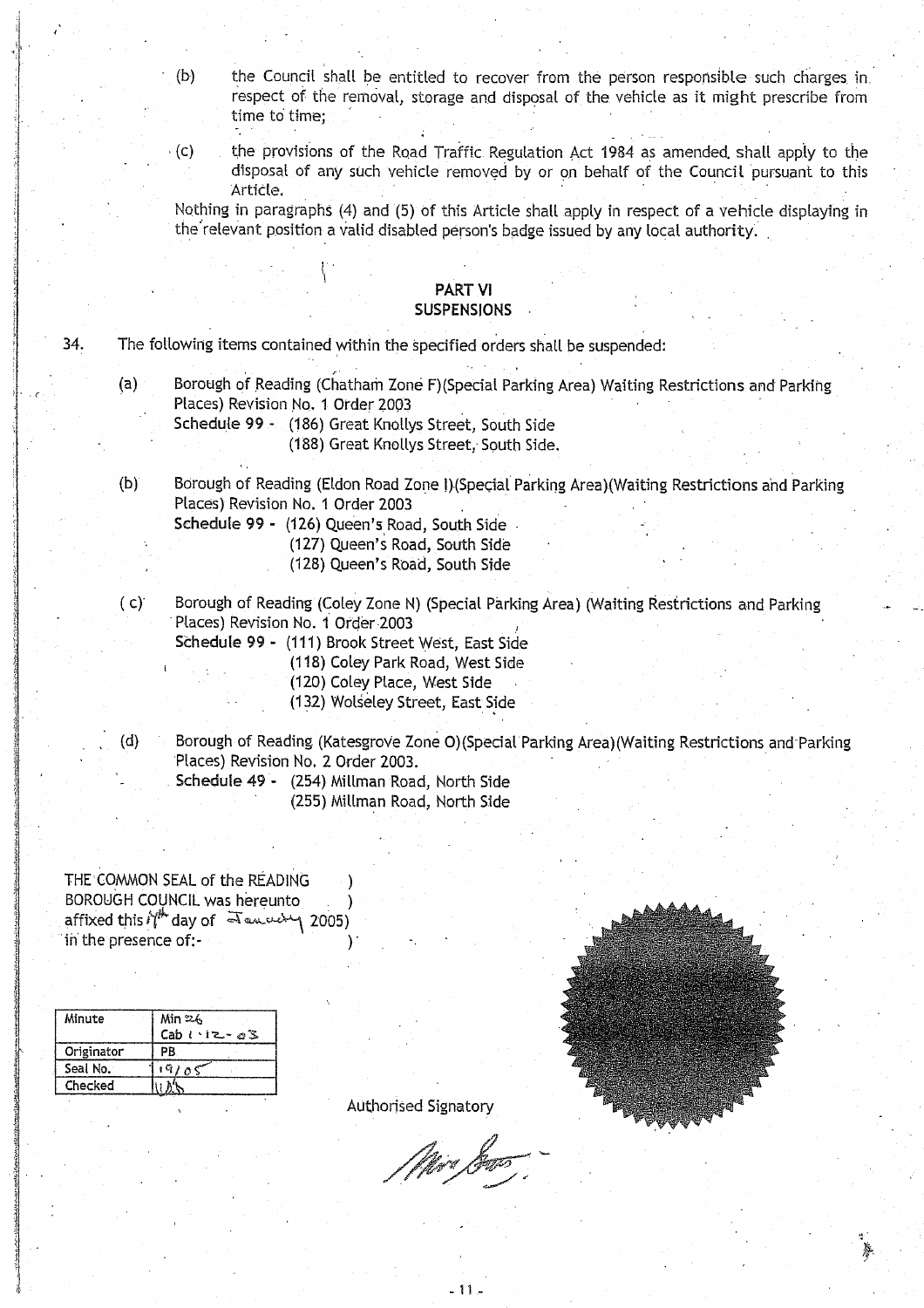# LIST OF **SCHEDULES**

- 4. No Waiting At Any Time
- 23 No Waiting Mon to Sat **8.**0**0am 6.30pm**
- 44 Shared Use (A) **Permit Holders**' Only (Mon to Sun 24 hrs) **OR (B) 2 hrs Limited** Waiting, **No Return** Within 2 hrs , **Mon to Sun 8.OOam to 8 .00pm**  $\left\{ \right\}$
- **99 Permit** Holders Only (**Mon to Sun** 24 hrs)'

溪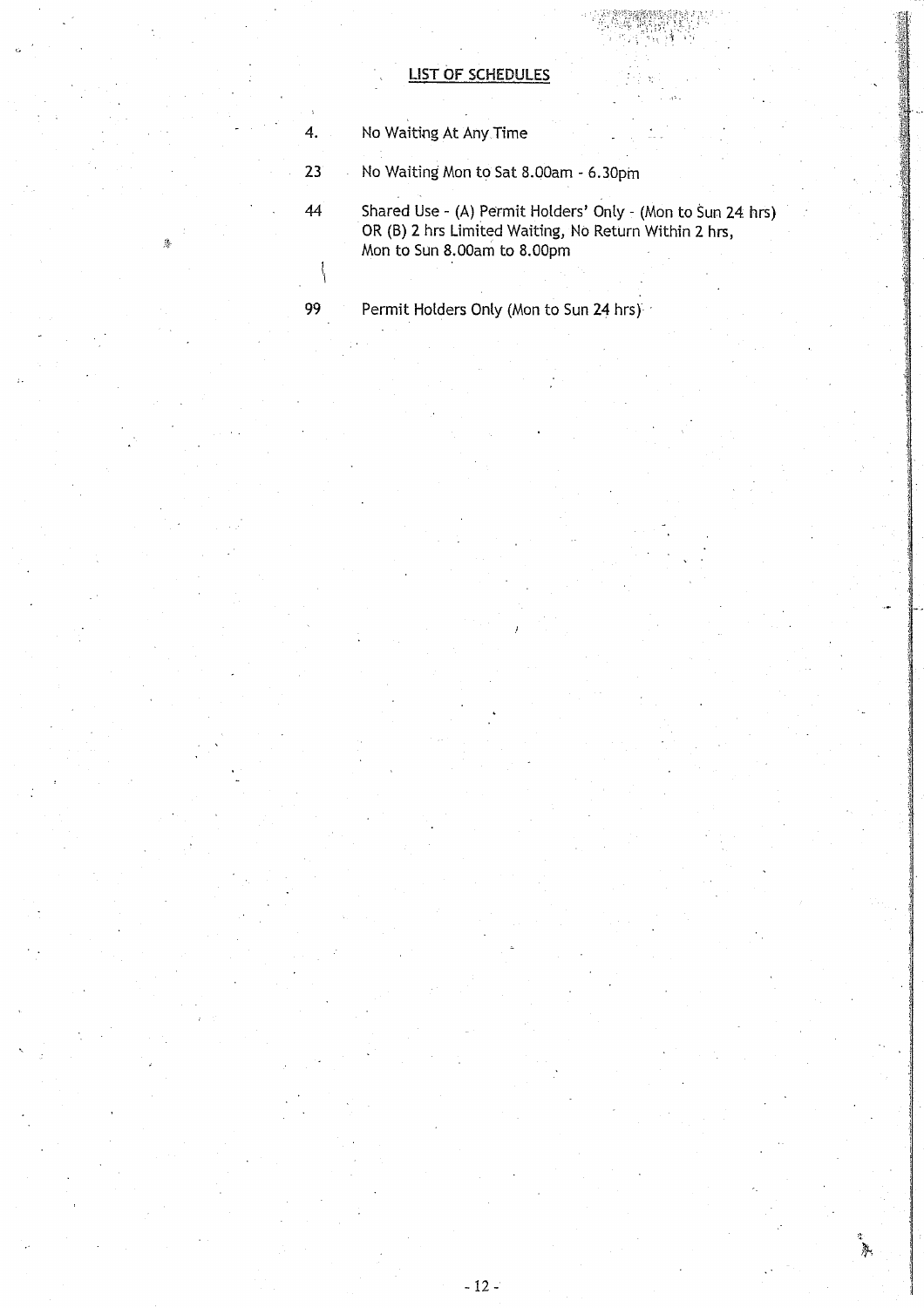#### CHATHAM ZONE F .

#### SCHEDULE 44 **Shared Use**

#### (A) Permit Holders' Only - (Monday to Sunday, 24 hours) **OR**

# **(B) 2 hours Limited Waiting, No Return Within 2 Hours, Monday to Sunday 8 .00am to 8.00p m**

 $\mathbf{f}$  , and the contribution of the contribution of the contribution of the contribution of the contribution of the contribution of the contribution of the contribution of the contribution of the contribution of the co

### **(1) Great Knollys Street, South Sid e** From a point 8 metres west of its junction with Bedford Road to a point 28 metres west of that junction .

### **(2) Great Knollys Street, South Sid e**

From a point 179 metres east of its junction with Bedford Road to a point 192 metres east of. that junction.

#### **SCHEDULE 99**

#### **Permit Holders' Only (Monday to Sunday 24 Hours)**

**(3) Great Knollys Street**, **South Side**

From a point 12 metres east of its junction with George Street to a point 28 metres west of its junction with Bedford Road.

#### **ELDON ROAD ZONE I**

# **SCHEDULE 4**

# **No Waiting** At Any Time

**(4) St. John** '**s Street, West\_Side**

From a point 25 metres south of its junction with Queen's Road to a point 35 metres south of that junction.

#### SCHEDULE 44

### **Shared Use**

**(A) Permit Holders Only - (Monday to Sunday, 24 Hours)** 

#### **0R**

- **(B) 2 Hours Limited Waiting**, **No Return within 2 Hours, Monday to Sunday 8.00am to 8.00p m**
- **(5) Queen's Road**, **South Side**

From a point 29 metres west of its junction with St. John's Street to a point 44 metres west of that junction.

- **(6) Queen's Road**, **South Side** From a point 4 metres west of its junction with St. John's Street to a point 21 metres west of that junction
- **(7) Queen's Road, South Side •** From a point 5 metres east of the junction with St. John's Street to a point 15 metres<br>west of St. John's Hill.<br>-13 west of St. John's Hill.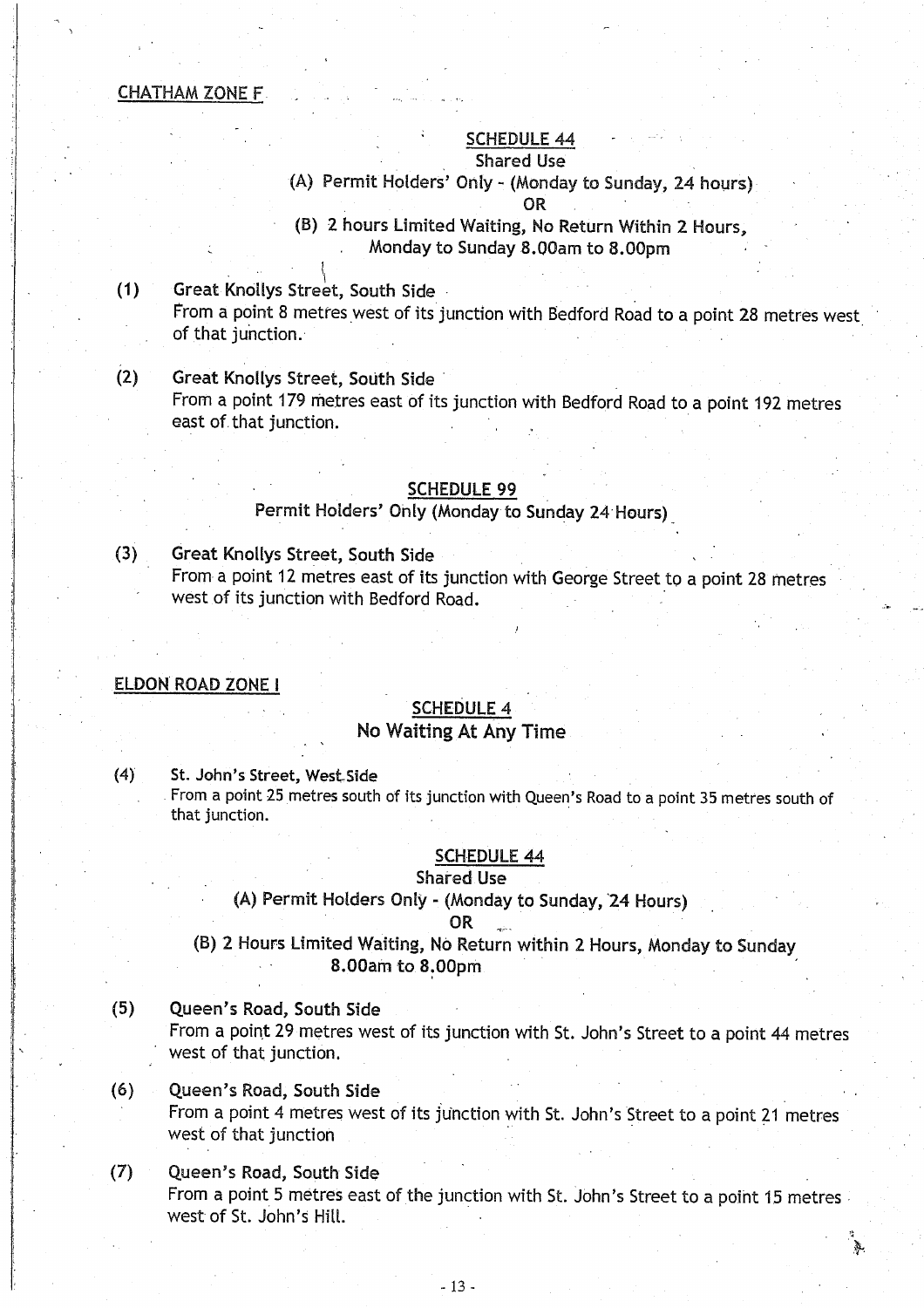#### COLEY - ZONE N

### SCHEDULE 44

### **Shared** Use

#### (A) Permit Holders Only - (Monday to Sunday, 24 Hours) OR

#### **(B) 2 Hours Limited Waiting, No Return within 2 Hours , Monday to Sunday 8.00am to 8 .00pm**

# **(8) Brook Street**. West, West Side From a point 14 metres east of its junction with Wolseley Street to a point 48 metres **east** of that junction :

- (9) Coley Place, West Side From a point 157 metres south of its junction with Castle Street to a point 188 metres south of that junction.
	- (10) Wolseley Street, East Side From a point 10 metres north of its junction with Brook Street West to a point 57 metres north of that junction.

#### **SCHEDULE 9 9**

Permit Holders Only (Monday to Sunday 24 hours)

- **(11) Coley Park** <sup>R</sup>**oad, West Side** From a point 14 metres south of its junction with Castle Crescent to a point 44 metres south of that junction.
- KATESGROVE ZONE O

#### SCHEDULE 4

#### **No Waiting** At Any Time

- **(12) Mitcham Close, West Side** From its junction with Milman Road to a point 7 metres south of that junction
- (13) Mitcham Close, West Side From a point 14 metres south of its junction with Milman Road to a point 25 metres south of that junction
- (14) Mitcham Close, **West Si**d**e** From a point 29 metres south of its junction with Milman Road to its junction with the south end
- **(15)** Mitcham Close, South Side From its junction with the west side to a point 5 metres east of that point
- **(16) Mitcham Close** , **East Side** From its junction with Mitman Road to a point 14 metres south of that junction
- (17) Mitcham Close, East Side From a point 22 metres south of its junction with Milman Road to its junction with the north side

 $-14$ 

(18) Mitcham Close, North Side From its junction with the east side to a point 13 metres east of that side